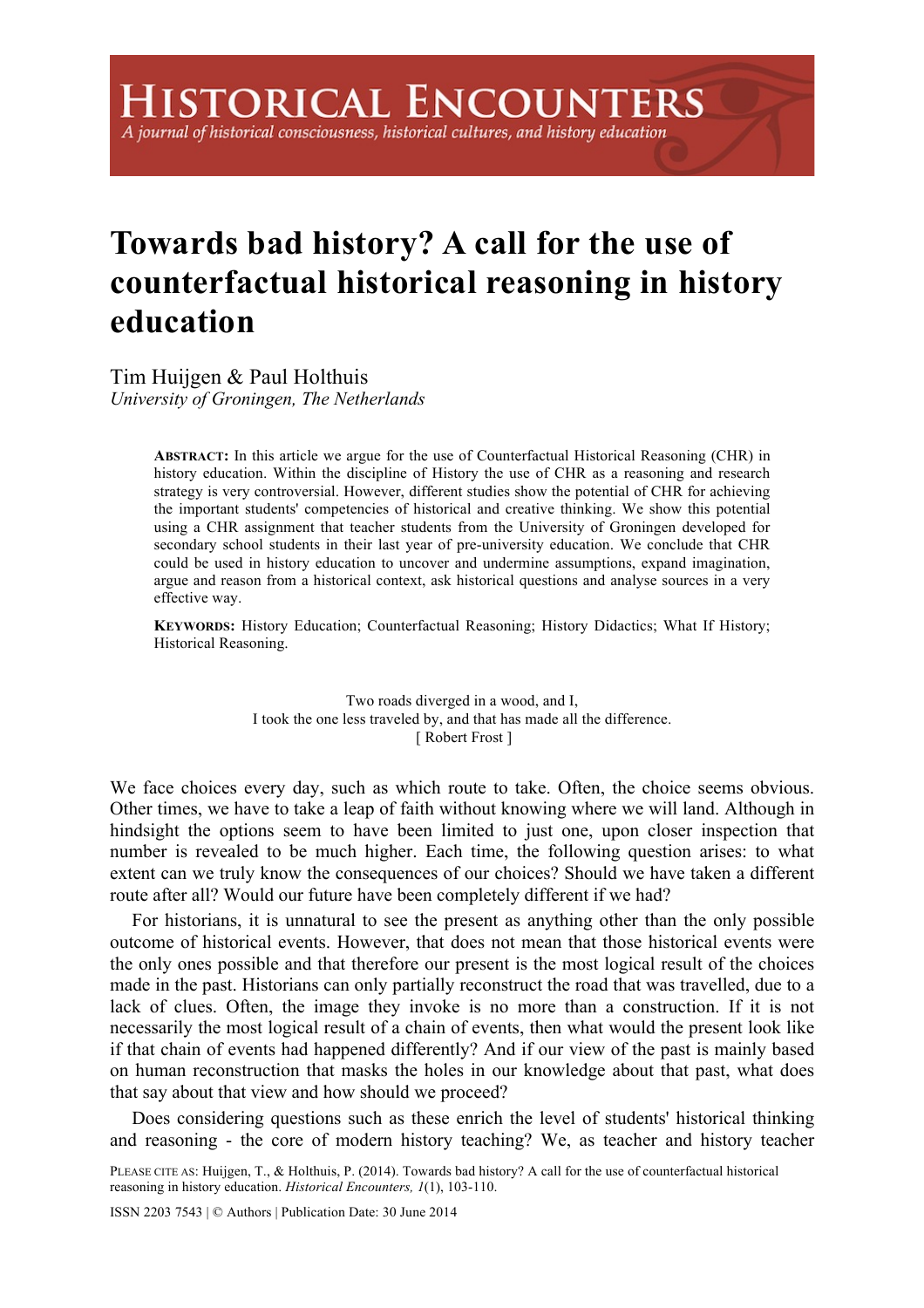trainer, feel that *counterfactual historical reasoning* (CHR) can not only contribute to the advancement of students' historical reasoning, but also stimulate students' creative and critical thinking process. Moreover, we think that it will make students aware of the dangers of determinism and judgements based on hindsight that are implicit in so many analyses concerning past events. In our opinion, it will also offer a greater insight into important aspects of historical reasoning and thinking, such as continuity and change, historical context and significance. Finally, we see the use of CHR as a good reason to make students think concretely about the role of historians as it concerns representations and explanation of the past as well as their research methods.

In this article, we want to argue for the use of CHR as a learning strategy in history classes in order to advance students' critical thinking and historical reasoning. In order to this, we would like to describe what we consider CHR to be. Next, we will talk about the relationship between CHR, historical reasoning and thinking. Finally, the practical applications of CHR in history classes will be discussed in an assignment designed by history students from the teacher education programme at the University of Groningen in the Netherlands, and we will draw conclusions regarding the use of CHR as a learning strategy in history education.

#### **Counterfactual historical reasoning: a conceptualisation**

In the literature, CHR has many names. The most common are *what if history*, *alternative history* and *virtual history* (e.g., Bunzl, 2004; Collins, 2007; Ferguson, 1997; Gini-Newman, 2003, 2004; Lebow, 2007; Tetlock, Lebow & Parker, 2006). We prefer the term *CHR*, because it emphasises that it is a way of reasoning that can be utilised as a cognitive class activity. CHR concerns itself with asking the *what if questions* about history, such as: would the Holocaust have taken place if Hitler had been killed in 1938? Or: Would the Cold War conflict in Asia have become the Vietnam War if John F. Kennedy had not been assassinated in 1963? In doing this, we examine the past on the basis of events that did not take place, or that would have had a different outcome occurred than the ones that did (Bunzl, 2004).

CHR is employed often in different environments, such as business, defence or politics (e.g., MacKay, 2007; Mintzberg, Alhstrand & Lampel, 1998; Neustadt & May, 1986; Van der Heijden, 1996). The creation of scenarios helps to develop strategies and inform decisions. For instance, the Western governments' unanimous and transparent policy concerning Stalin after 1945 was in part based on the assumption that if the Western leaders had acted more sternly again Hitler in the thirties, his need for expansion might have been contained. Nevertheless, this manner of reasoning is often seen as a mortal sin within the scientific historical community. Historians should base themselves on factual source material and not on assumptions, possible historical events or their own imagination (e.g., Carr, 1990; Croce, 1966; Thompson, 1978). Opponents of CHR find it amusing, but not fitting with historical research due to its speculative nature.

However, not all historians are so opposed to working with counterfactuals. In the twentieth century, several prominent historians certainly saw it as more than just a nice game that fuelled the imagination. For instance, in 1931, J.C. Squire published the popular collection of essays *If it had happened otherwise*. This collection contained essay with titles such as: *If Booth Had Missed Lincoln*, *If the Moors in Spain Had Won* and *If Lee Had Not Won the Battle of Gettysburg*. The final essay was written by Winston Churchill and several well-known historians such as Herbert Fischer, Hillaire Belloc, George Macaulay Trevelyan and Hendrik Willen van Loon contributed to the collection. It was Fogel (1964) who attracted attention to CHR as a research strategy. In his book *Railroads and American Economic*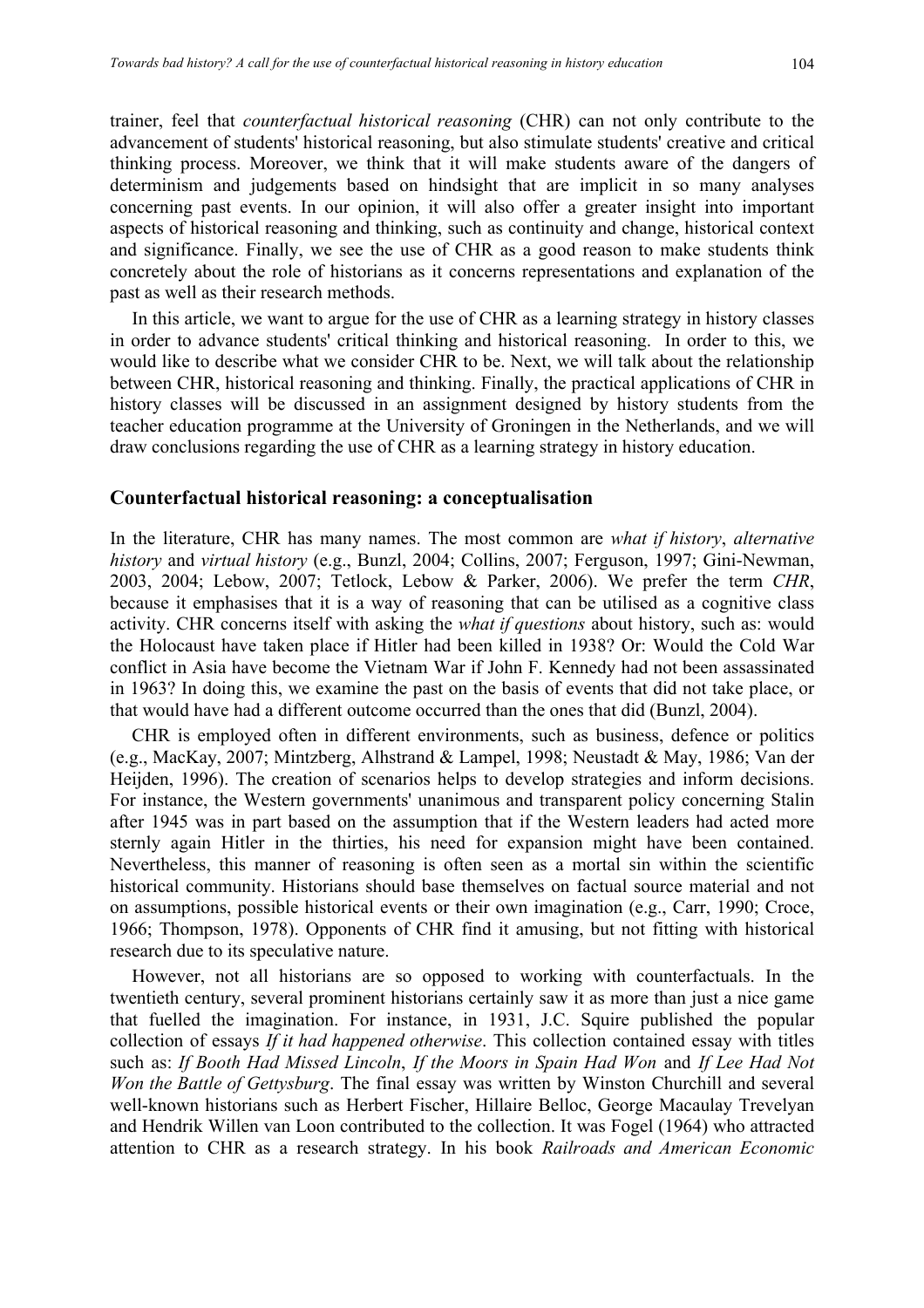*Growth: Essays in Econometric History*, he tried to argue what the American economy might have looked like without railways.

In the 1990s there was a revival of CHR. Hawthorne (1991) published *Plausible Worlds: Possibility and Understanding in History and the Social Sciences*. Based on this, Ferguson (1997) published a collection of essays called *Virtual History: Alternative and Counterfactuals,* for which he himself wrote an exhaustive introduction, in which he describes possible theoretical applications of CHR. He attempted to emphasise the unforeseen in history, and criticised deterministic theories such as Marxism. Cowley (1991) published a collection of essays in which several prominent historians examine historical events with the aid of CHR. Apparently, all these historians realised that CHR could most certainly make a useful contribution to examining the past. However, can CHR be of use in history education?

### **Stimulating historical thinking and reasoning trough CHR**

*The Creative and Critical Thinking Project* by The Five Colleges of Ohio (2006) posits that critical and creative thinking consists of, among other things:

The faculty or action of producing ideas, especially mental images of what is not present or had not been experienced; the ability to consider alternative points of views; ways of life; and beliefs both across time and across social and physical space. Imagination is also the ability to pose counterfactuals (what ifs), to suppose, and to reason through the implications of such alternative scenarios. (p. 1)

Historical thinking and reasoning is a manner in which this critical and creative thinking about the past manifests itself. Not just in the field of science, but also in primary and secondary education (e.g., National Center for History in the Schools, 1996). Where the focus used to be on learning historical facts by heart, nowadays it is demanded from students to also use this knowledge to think and reason (e.g., Lévesque, 2008; Seixas & Morton, 2013; Van Drie & Van Boxtel, 2008). In many scientific studies, ways to measure and stimulate the level of historical thinking and reasoning in students are being researched. In the Netherlands, the following framework (see Figure 1) is the starting point for the formation of theories concerning historical thinking and reasoning (Van Drie & Van Boxtel, 2008).



Fig 1. Historical Reasoning Framework Based on the work of Van Drie & Van Boxtel (2008, p. 90).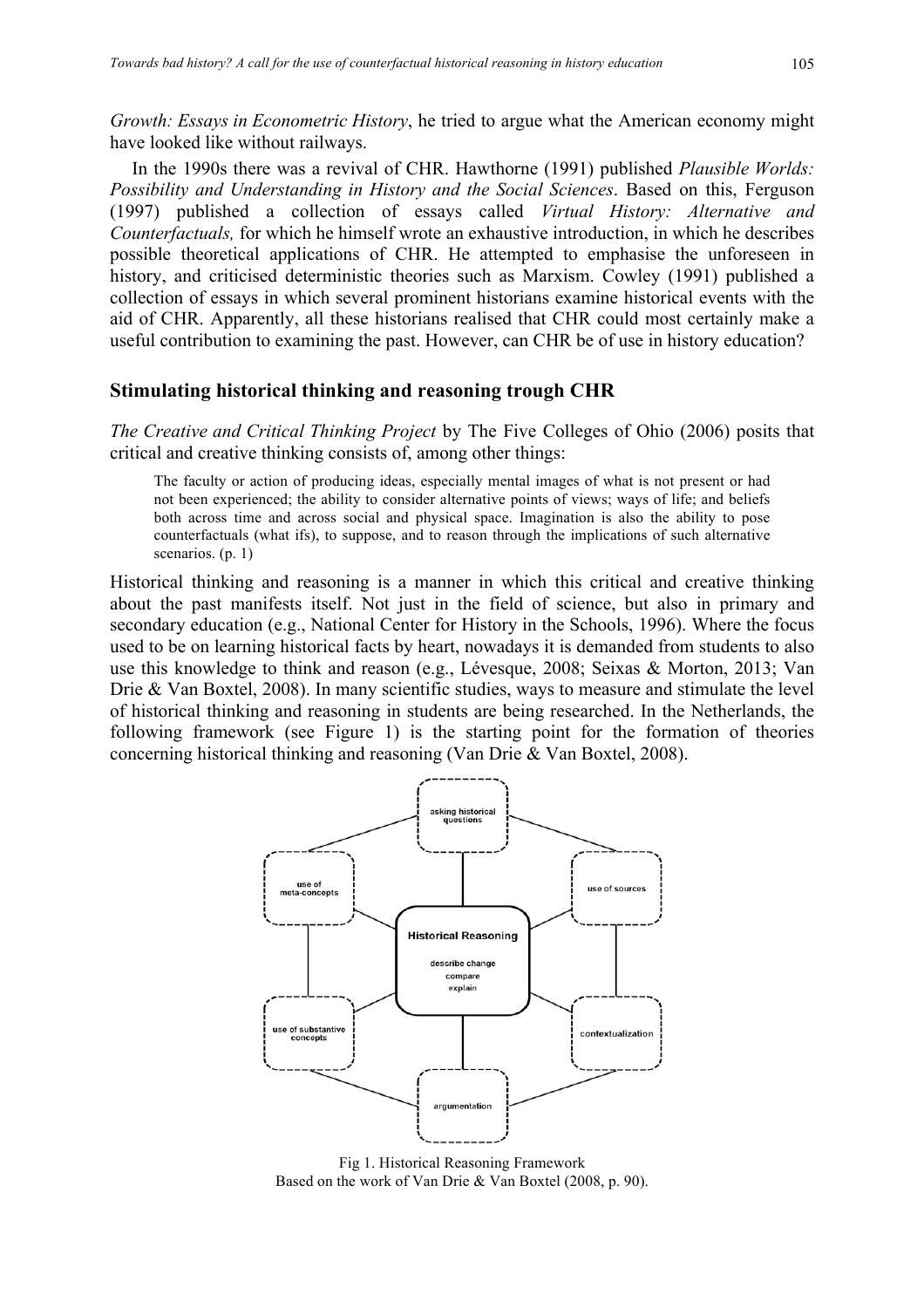In their mutual dependence, the competences identified in Figure 1 form the core of domain A of the final examination programme of Dutch history education. This domain describes what students should be able to do at the end of their time in school. Domains B, C and D are concerned with what students are supposed to know (historical content knowledge). It should also enable the students to think about history on a meta-level, for instance about the question how our image of the past comes to be. In reality, however, we have noticed that many students and teachers struggle with this tremendously. This is because for many students, history merely consists of a more or less logical chain of events that could not have happened differently. We call this concept *creeping determinism* (Hawkins & Hastie, 1990; MacKay & McKiernan, 2004). This concept can lead to misconceptions, such as depicting people in the past as "dumb" or "not knowing any better". These thoughts get in the way of historical explanations of events (Lee & Ashby, 2001).

Working with CHR can make students aware of the fact that historical events are the result of choices made by people, and that these choices could have been made differently and have different outcomes. It can also make them aware that the past as it appears to us is in fact no more than a historian's construction. The resulting picture, after all, is based on the scarce remaining clues. Interpreting these clues is difficult and time-consuming. As Sladék (2007) notes:

This continuous process of verification, completion, but even expunging of specific historical facts and rewriting of historical narratives evidences the fact that the historical world presented is *incomplete* and *full of gaps* – just like fiction. (p. 1)

In this sense, historians wrestle with the same problem as someone who reasons on the basis of historical counterfactuals. As a result of the lack of data, both create a narrative of a possible past. In both cases, this possible world must be physically plausible (Sladék, 2007). However, this is also where the differences begin; in historical thinking and reasoning, what is lacking in knowledge is of an epistemological nature. We do not know all the events and facts from the past, nor will we ever be able to.

In CHR, these omissions are also ontological in nature. Events that occur in the created, counterfactual world do not actually exist and never have (Doležel, 1998). Another difference is the historical narrative, that, to a lesser or greater extent, is deterministic in nature. After all, the knowledge gained in hindsight was used to reason towards the present moment. That moment somehow forms the framework through which historians view and examine the past. In CHR, that aspect hardly plays a role, if at all. In CHR, historians have to put themselves in the position of the contemporary for whom all options of the future are still wide open: "for whom the selection was not closed by the actualization of one of them" (Doležel, 1998, 2004). Rather, historians take on the role of futurologist in the past: they consider the future's possibilities and on the basis of this sketch an alternative path that the past never took. In doing this, they must always avail themselves of the actual elements of historical thinking and reasoning, such as *historical significance*, *continuity and change*, *cause and effect*, *historical contextualisation* and *the ethical dimension* that all play a large part in the ability to think and reason in a historical context (Huijgen et al., 2014; Levesque, 2008; Seixas & Morton, 2013).

Historical significance is concerned with the question when events, developments, or (actions by) people become historically relevant. For CHR, the most important criterion is that an event can only be called significant when it is of great consequence for a great number of people and/or when these consequences are in effect for a longer period of time. Detecting these radical events takes analytical reasoning skills. After all, it usually concerns a sequence of events, the last of which corrodes societal order in such a way that "a chain of occurrences" is set in motion that "transforms" "durably . . . previous structures and practices" (Sewell,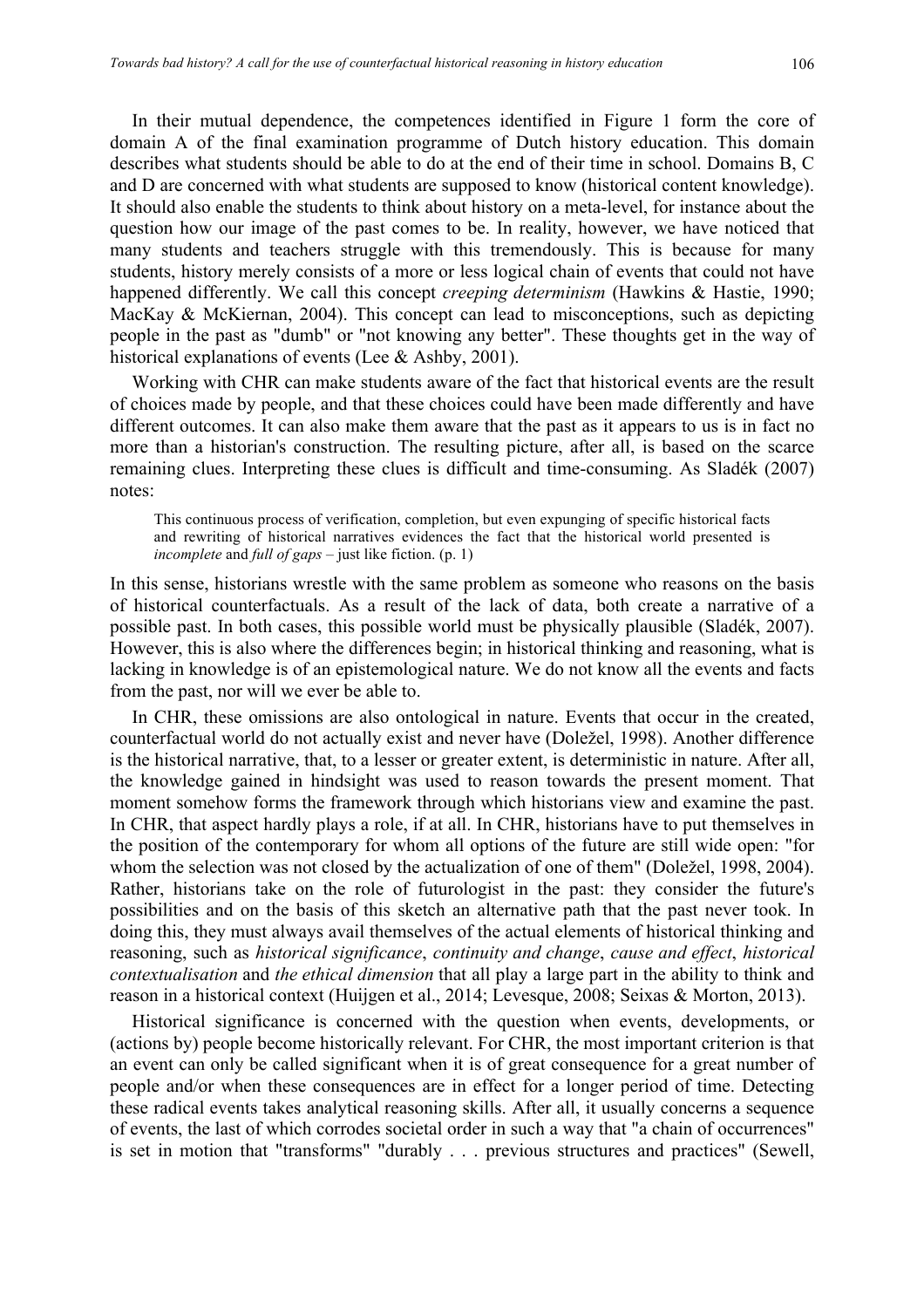1996, p. 834) Within the framework of CHR, this moment is a suitable point of divergence, i.e. the moment where the past takes an alternative path.

There is a direct correlation between this moment and the meta-concepts of *cause and effect* and *continuity and change*. Because CHR assumes a physically possible world, being able to reason from such concepts as original setting and historical context is of great importance in working with historical counterfactuals. In addition, CHR can also shape other important elements of historical thinking and reasoning that are asked of history students, such as thinking about history and the moral goals of the field, creating an oral or written alternative historical narrative and comparing, evaluating and analysing different narratives. With the aid of these elements, teachers are able to develop tasks that challenge students to show their high-level thinking capacities in the field of historical reasoning and thinking.

## **The role of CHR in teacher education**

Roberts (2011) described how CHR can be introduced in history classes. His interesting seven-step approach, however, takes up quite a lot of the available lessons: 13 till 18. In 2014, we formulated an assignment for the history students of the University of Groningen's teacher training academy to make them work with CHR over the course of a few lessons with the goal of advancing their historical thinking and reasoning. After an introduction to the phenomenon of CHR and its relation to historical thinking and reasoning, the students had to design a CHR assignment for students in their last year of pre-university education. It had to consist of the following stages.

- 1. Choose and describe an historical narrative.
- 2. In this historical narrative, pinpoint three points of divergence and pick one as a starting point for an alternative historical scenario. Motivate this choice with historical and plausible arguments.
- 3. From the chosen point of divergence, work out the alternative scenario until you can argue for a historically sound and plausible narrative. In order to do this, you must first come up with an "umbrella" question: a question that frames the alternative scenario and foresees a possible end point.
- 4. Finish the task by formulating assignments that appeal to students' capabilities in historical thinking and reasoning in which they have to compare the two narratives.

This assignment led to many great examples, one of which we would like to highlight here. The historical narrative chosen was the fall of the Berlin wall. The students opted for three possible points of divergence: August 1989, the month during which the border between Austria and Hungary was opened. This moment can be seen as the beginning of the end of the tensions between East and West during the Cold War. The second possible point of divergence was November 9th, 1989, at exactly 6:57 PM: at this moment a press conference was taking place in Berlin, concerning the relaxation of the rules of crossing the border from East to West Berlin that included the potentially purposeful slip of the tongue by Schabowski - spokesperson for the East German government - that the border would be opened straight away. The third possible point of divergence chosen was the same evening but slightly later, namely exactly 11:52 PM. At this exact moment Harald Jäger, commander of the border crossing at the Bornholmderstrasse, watched a large crowd of people from East Berlin approach and said: "Screw this. I am opening the border. The citizens of the DDR are free."

The students developed the latter scenario into an alternative narrative consisting of the following stages. Border guard Jäger gives the order to fire into the crowd, resulting in many casualties. The West is shocked and, represented by Bush, decide to repeal any and all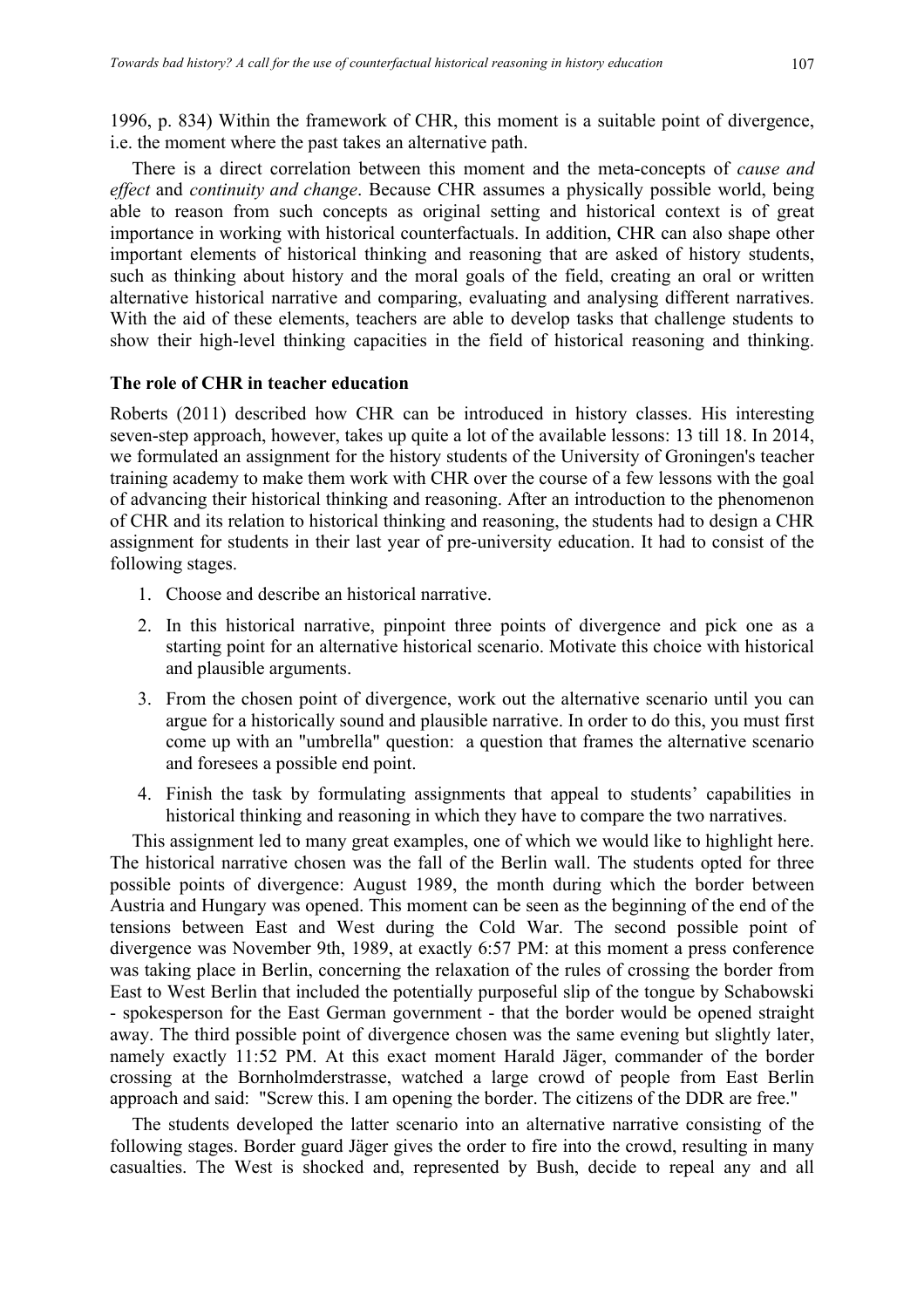agreements reached with the Soviets concerning the disarmament. The Cold War reaches a new, icy stage. Gorbachev is deposed. Vladimir Kryuchkov, head of the KGB, replaces him and rules the Soviet empire with a firm hand. "Almost thirty years after the Cuban missile crisis, the Cold War has reached an absolute low point for the second time."

This example illustrates the importance of choosing well-thought-out points of divergence. These points must be concrete moments in history, historical compactions of the past, and where possible distilled down to the smallest possible relevant chronological unit: the minute. This way, students can experience that the historical chain of events is not necessarily dependent upon the strict historical law of cause and effect, but often the result of coincidences that are unintentional and in hindsight less logical than historical research or schoolbook methods make them seem. Interpreting the past - the core of historical reasoning is dependent on many a happy or unhappy, occasionally unexpected, coincidence.

In order to stimulate the high school students' historical thinking and reasoning, the students devised several more assignments to go with the scenarios. The students had to compare both narratives and recognise the similarities and differences. Another assignment was to detect a new point of divergence in the alternative scenario and use it as a jumping off point for an alternative narrative in which the Cold War would end within the foreseeable future. In our assignment, both narratives were written by history teachers in training who thought up assignments to go with them for the students. It is of course possible to have the students themselves choose and argue the point of divergence and pick one to describe an alternative past chain of events. However, that would take great knowledge of the subject at hand.

# **Conclusion**

Many teachers that we spoke to do not spend a lot of time on philosophical historical debate. Nevertheless, this could help students to see the possibilities and limitations of history as a school subject. Wherein lies the power and use of studying history? What is the role of historians? An exchange of views about questions such as these, spurred on by an assignment on CHR, can not only contribute to the students' insight into historical processes, historical representation and awareness, but also their motivation.

In our eyes, CHR is highly suitable to stimulating students' critical and creative thinking, as well as their historical thinking and reasoning. They can uncover and undermine assumptions, expand their imagination, argue and reason from a historical context, ask historical questions and analyse sources. In other words: the use of the concept of an alternative historical world enables students to a high level of historical thinking and reasoning. For this, the task developed by the students of the teacher education programme at the University of Groningen offers many starting points, especially when the high school students need to develop their own alternative scenario. Because then, they have to appeal to their creativity without turning the narrative into fiction and without violating the historical method that underlies historical thinking and reasoning. If they then also evaluate the role of historians in the representation of the past, we believe that this is one of the highest levels students in history education can reach.

#### **References**

- Bunzl, M. (2004). Counterfactual history: a user's guide. *American Historical Review, 109*(3), 845-858.
- Carr, E. H. (1990). *What is history?* London: Penguin.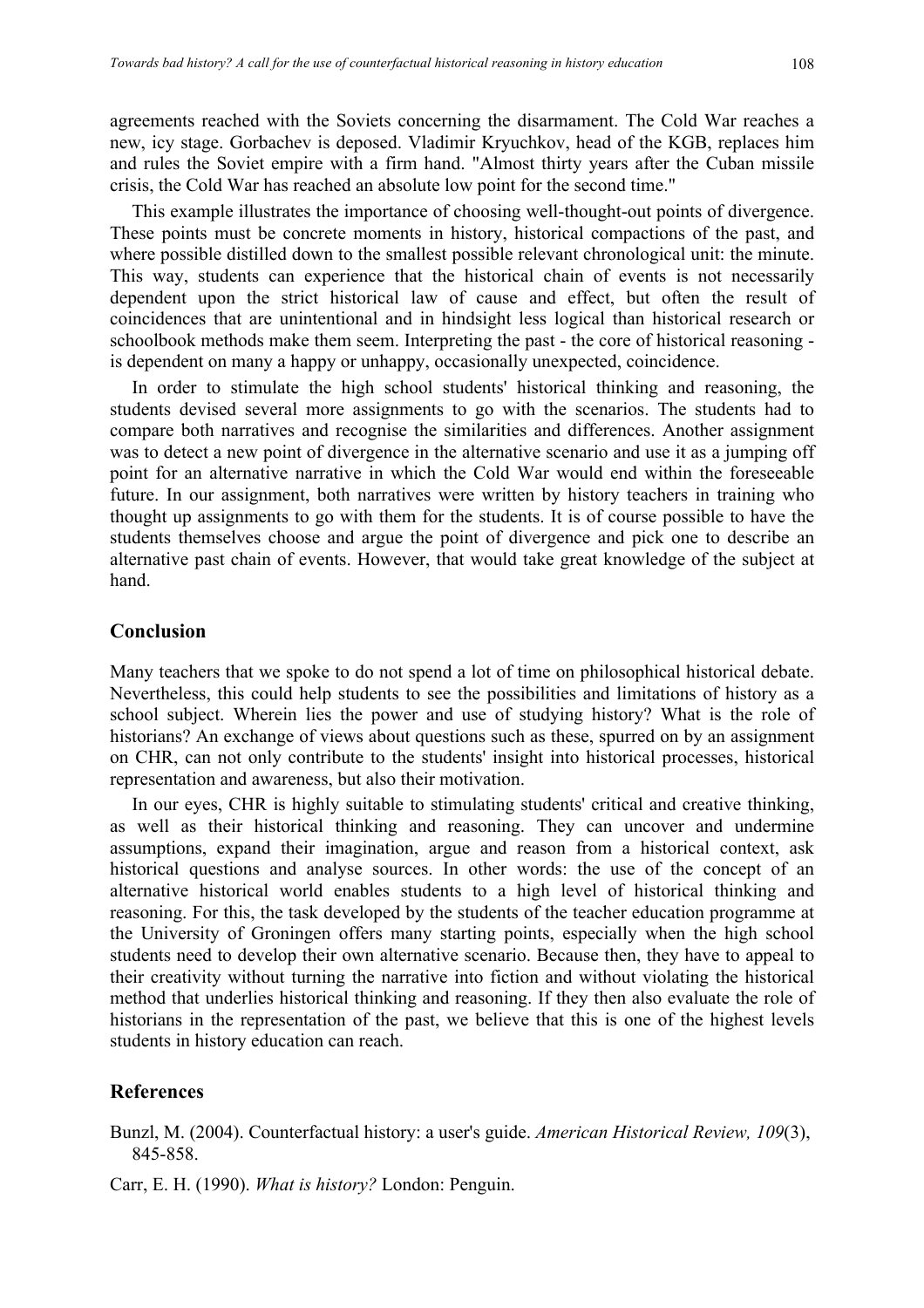- Collins, R. (2007) Turning points, bottlenecks, and the fallacies of counterfactual history. *Sociological Forum, 2,* 247-268.
- Cowley, R., & Ambrose, S. E. (1999). *What if? The world's foremost military historians imagine what might have been.* New York: Penguin Putnam Inc.
- Croce, B. (1966). *Philosophy, poetry, history: An anthology of essays*. Oxford: Oxford University Press.
- Doležel, L. (1998) *Heterocosmica: Fiction and possible worlds*. Baltimore: Parallax.
- Doložel, L. (2004). Narratives of counterfactual history. In G. Rossholm (Ed.), *Essays on fiction and perspective* (pp. 109-128). Bern: Peter Lang.
- Ferguson, N. (1997). *Virtual history: Alternatives and counterfactuals*. London: Picador.
- Fogel, R. (1964). *Railroads and American economic growth: Essays in econometric history*. Baltimore: John Hopkins Press.
- Gini-Newman, G. (2003). *Counterfactual history: Good teaching, bad history? Part I.* OHASSTA Rapport, Fall 2003, 24(1). [ Available Online ]: http://www.ohassta.org/rapport.htm. Accessed on 17 January 2014.
- Gini-Newman, G. (2004). *Counterfactual history: Good teaching, bad history? Part II.*  OHASSTA Rapport, Winter 2004, 25(2). [ Available Online ]: http://www.ohassta.org/rapport.htm. Accessed on 17 January 2014.
- Hawkins, S., & Hastie, R. (1990). Hindsight: Biased judgments of past events after the outcomes are known. *Psychological Bulletin, 107*(3), 311-327.
- Hawthorne, M. (1991). *Plausible worlds: Possibility and understanding in history and the social sciences*. Cambridge: Cambridge University Press.
- Huijgen, T.D., Van Boxtel, C.A.M., Van de Grift, W.J.C.M. & Holthuis, P. (2014). *Testing elementary and secondary school students' ability to perform historical perspective taking: the constructing of valid and reliable measure instruments*. DOI 10.1007/s10212-014- 0219-4.
- Lebow, R.N. (2007). Counterfactual thought experiments: A necessary teaching tool. *The History Teacher*, *40*(2), 153-176.
- Lee, P., & Ashby, R. (2001). Empathy, perspective taking, and rational understanding. In O. L. Davis, E.A. Yeager & S. Foster (Eds.), *Historical empathy and perspective taking in the social studies* (pp. 21-50). Oxford: Rowman and Littlefield Inc.
- Levesque, S. (2008). *Thinking historically. Educating students for the twenty-first century*. Toronto: Toronto University Press.
- MacKay, R. B. (2007). 'What if?': Synthesizing debates and advancing prospects of using virtual history in management and organization theory. *Management & Organizational History, 2*(4), 295-314.
- MacKay, R. B., & McKiernan, P. (2004). Exploring strategy context with foresight. *European Mangement Review*, *1*, 69-77.
- Mintzberg, H., Alhstrand, L., & Lampel, J. (1998). *Strategy Safari. A guided tour through the wilds of strategic management*. Toronto: The Free Press.
- National Center for History in the Schools (1996). *National standards for history, Basic Edition*. Los Angeles, CA.